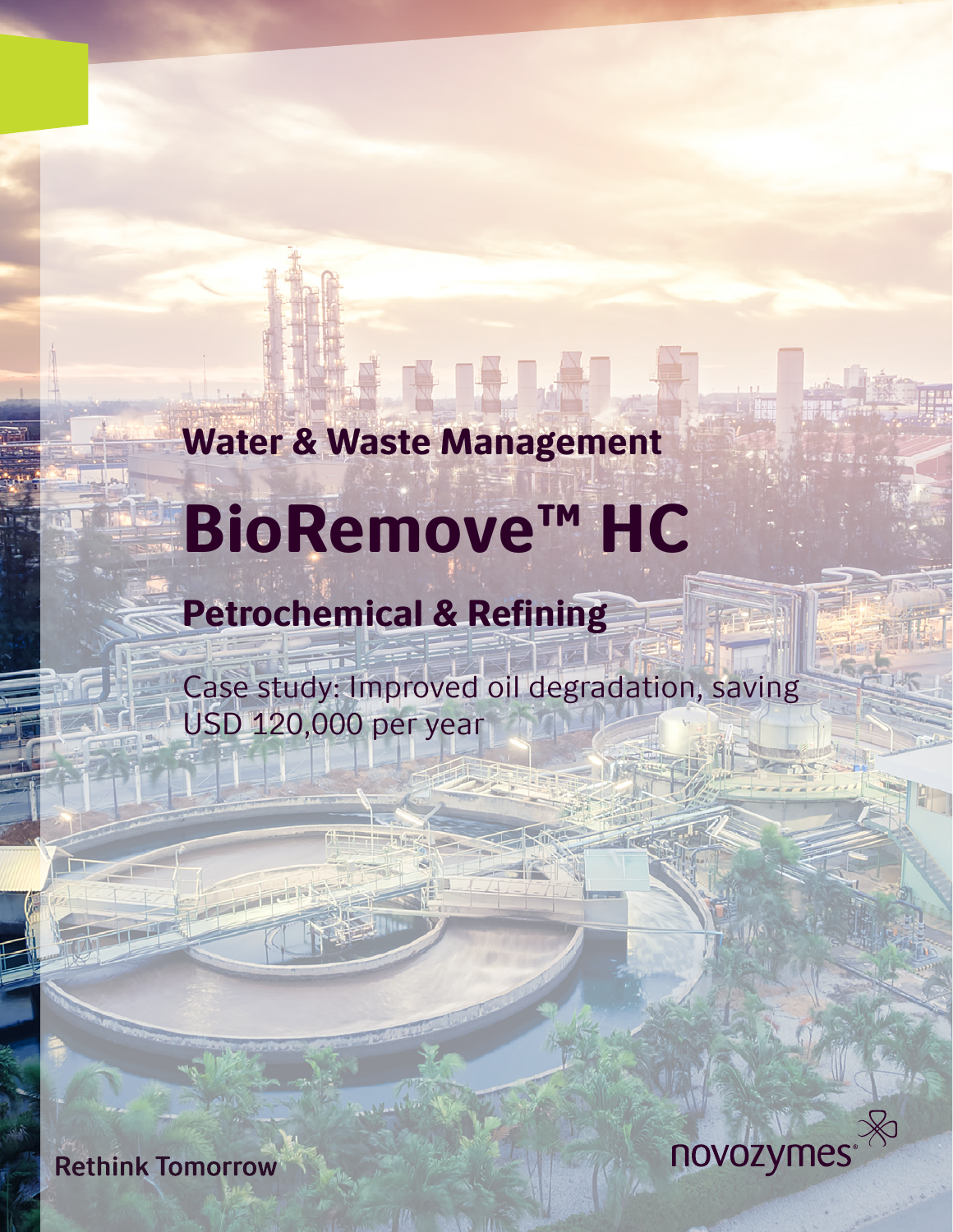BioRemove™ HC improved hydrocarbon degradation, resulting in a significant reduction in powdered activated carbon (PAC) use for a petrochemical wastewater facility.

### **Benefits**

- PAC use reduced by 54%
- Effluent TSS reduced by 26%
- Effluent BOD maintained below permitted levels

### Background

The microbial community in a petrochemical wastewater facility was not able to remove sufficient hydrocarbons to maintain adequate effluent quality. In order to compensate for poor biological activity, the facility used PAC to absorb undegraded hydrocarbons. Despite its effectiveness, the use of PAC significantly adds to wastewater operation costs. The facility turned to Novozymes for a biological solution because it was looking

for a way of minimizing costs at the same time as maintaining a low concentration of hydrocarbons in the effluent.

### Application

Novozymes carried out an evaluation of the microbial community to determine whether it could be enhanced to better remove hydrocarbons and reduce PAC use. BioRemove™ HC was recommended to enhance hydrocarbon removal due to its blend of specially selected microorganisms with unique hydrocarbon degradation capabilities.

#### **Results**

PAC addition was gradually reduced to maintain hydrocarbon removal. Through the addition of BioRemove™ HC, the microbial community was able to better handle incoming hydrocarbon loads. The plant was ultimately able to reduce PAC use by 54% without adversely impacting effluent quality.

| <b>Annual cost savings</b>                               | <b>Amount (USD)</b> |
|----------------------------------------------------------|---------------------|
| Savings due to PAC reduction                             | 102,900             |
| Sludge disposal cost reduction due to reduced use of PAC | 17,700              |

### **Conclusion**

Novozymes provided a unique biological solution where chemical alternatives failed. BioRemove™ HC was able to enhance the microbial community by improving hydrocarbon degradation

and reducing PAC use. BioRemove™ HC resulted in:

- Lower operating costs
- Improved plant efficiency
- Simplified operations



#### **Rethink Tomorrow**